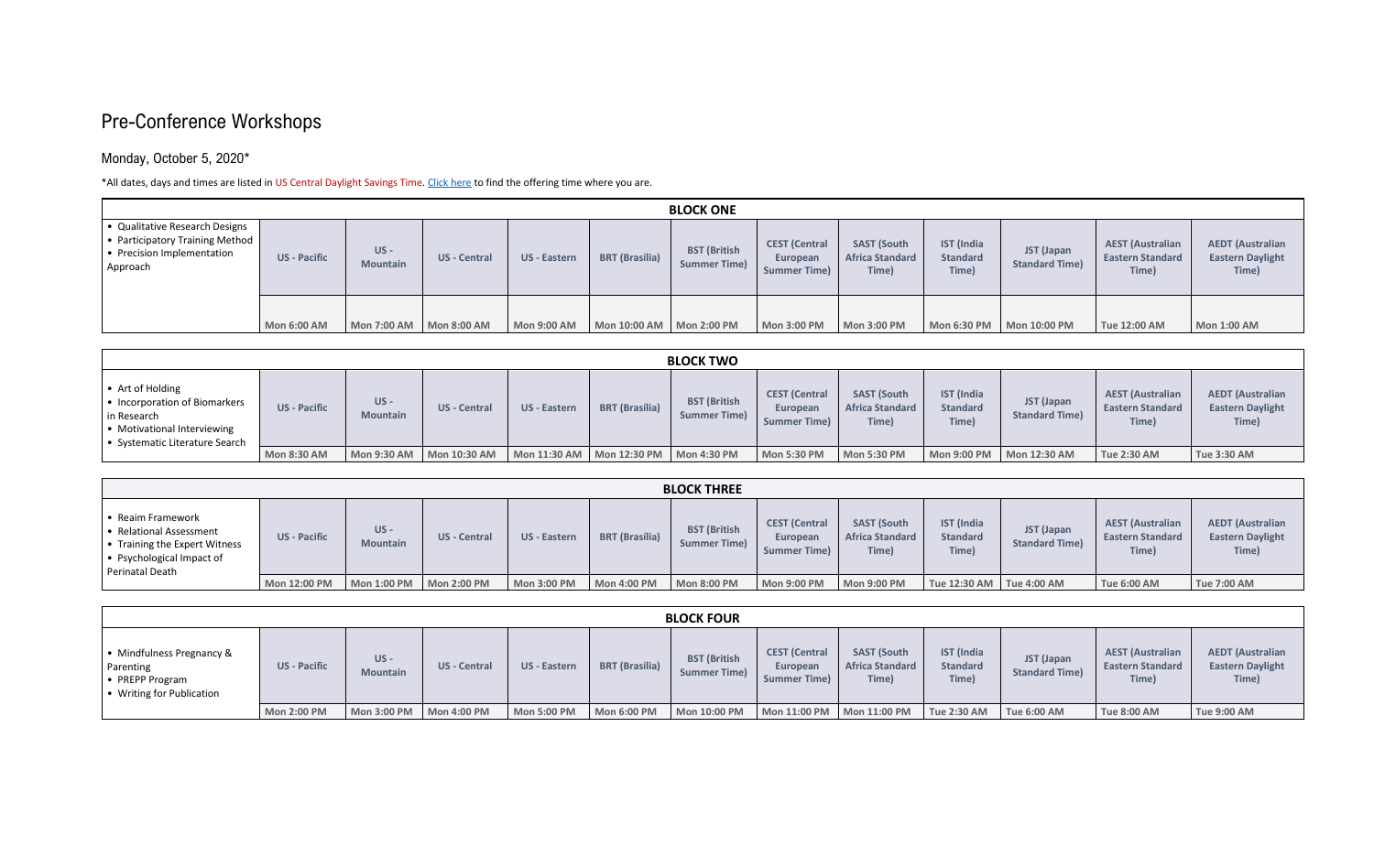# **Conference Day One - Part A**

#### Tuesday, October 6, 2020\*

| *All dates, days and<br>times are listed in US<br><b>Central Daylight</b><br>Savings Time. Click<br>here to find the<br>offering time where<br>you are. | $8:00$ am                                                                                                            | 8:30 am                                  | $9:00$ am                                                                                                                                                                                                                                                                                                                                                                                                                                                                                                                                                                                                                                                                                                                                             | $9:30$ am                                                                                                                                                                                                                                                                                                                                                                                         | 10:00 am                                                                                                                                                                                                                                                                                                                                                                                                                                                            | $10:30$ am                                                                                                                                                                                                                                                                                                                                                                                                                                                          | $11:00$ am                                                                                                                      | $11:30$ am                                                                                               | 12:00 pm | 12:30 pm                                                                                                                                                                                                                                                                                                                                                                                                                                                                                                                                                                                                                       | $1:00$ pm                                                                                                                                                                                                                                                                                                                                                                                                                                                                                                                                                                                                                                                                                    | $1:30$ pm          |
|---------------------------------------------------------------------------------------------------------------------------------------------------------|----------------------------------------------------------------------------------------------------------------------|------------------------------------------|-------------------------------------------------------------------------------------------------------------------------------------------------------------------------------------------------------------------------------------------------------------------------------------------------------------------------------------------------------------------------------------------------------------------------------------------------------------------------------------------------------------------------------------------------------------------------------------------------------------------------------------------------------------------------------------------------------------------------------------------------------|---------------------------------------------------------------------------------------------------------------------------------------------------------------------------------------------------------------------------------------------------------------------------------------------------------------------------------------------------------------------------------------------------|---------------------------------------------------------------------------------------------------------------------------------------------------------------------------------------------------------------------------------------------------------------------------------------------------------------------------------------------------------------------------------------------------------------------------------------------------------------------|---------------------------------------------------------------------------------------------------------------------------------------------------------------------------------------------------------------------------------------------------------------------------------------------------------------------------------------------------------------------------------------------------------------------------------------------------------------------|---------------------------------------------------------------------------------------------------------------------------------|----------------------------------------------------------------------------------------------------------|----------|--------------------------------------------------------------------------------------------------------------------------------------------------------------------------------------------------------------------------------------------------------------------------------------------------------------------------------------------------------------------------------------------------------------------------------------------------------------------------------------------------------------------------------------------------------------------------------------------------------------------------------|----------------------------------------------------------------------------------------------------------------------------------------------------------------------------------------------------------------------------------------------------------------------------------------------------------------------------------------------------------------------------------------------------------------------------------------------------------------------------------------------------------------------------------------------------------------------------------------------------------------------------------------------------------------------------------------------|--------------------|
| <b>Invited Talks</b>                                                                                                                                    | Marcé Medal Award<br><b>Traumatic Childbirth: The</b><br><b>Ever-Widening Ripple</b><br><b>Effect</b><br>Cheryl Beck | <b>Break/Mixer</b>                       |                                                                                                                                                                                                                                                                                                                                                                                                                                                                                                                                                                                                                                                                                                                                                       |                                                                                                                                                                                                                                                                                                                                                                                                   |                                                                                                                                                                                                                                                                                                                                                                                                                                                                     |                                                                                                                                                                                                                                                                                                                                                                                                                                                                     | <b>Keynote Presentation</b><br>Leading the charge<br><b>Toward a World</b><br><b>Without Depression</b><br><b>Ricardo Munoz</b> | <b>Keynote Presentation</b><br><b>The Maternal</b><br><b>Mortality Crisis</b><br><b>Elizabeth Howell</b> |          |                                                                                                                                                                                                                                                                                                                                                                                                                                                                                                                                                                                                                                |                                                                                                                                                                                                                                                                                                                                                                                                                                                                                                                                                                                                                                                                                              | <b>Break/Mixer</b> |
| Symposia<br><b>Workshops</b>                                                                                                                            |                                                                                                                      | <b>Break/Mixer</b><br><b>Break/Mixer</b> | From Understanding Risk to Developing<br>Interventions - the Benefit of Perinatal<br><b>Informed Patient Cohorts</b><br>• Abstract ID #: 93<br>Ian Jones, Marisa Casanova Dias, Alistair<br>Souch, Elen Thomas<br><b>Postpartum PTSD: Current</b><br><b>Developments and Future Directions</b><br>• Abstract ID #: 46<br>Horsch, Victoria Kress<br><b>Prenatal Stress, Anxiety and Depression</b><br>and the Effects on the Child; Underlying<br><b>Mechanisms</b><br>• Abstract ID #: 20<br>Vivette Glover, Alison Hipwell, Catherine<br>Monk, Tom O'Connor, Kieran O'Donnell<br><b>Breastfeeding and Postpartum</b><br><b>Depression</b><br>• Abstract ID #: 78<br>Barbara Figueiredo, Ana Conde, Tiago<br>Miguel Pinto, Erika Vieira, Manola Vidal | Susan Garthus-Niegel, Susan Ayers, Antje<br><b>Treatment for Families in Distress</b><br>• Abstract ID #: 26<br><b>Mara Stein</b><br>PATH. An Innovative, International Cross Border Approach<br>to Supporting Families with Their Mental Health in the<br><b>Perinatal Period</b><br>• Abstract ID #: 69<br><b>Rachael Parker</b><br>Using Relational Psychotherapy Techniques in Health Care    | <b>Models of Care Meeting Patients</b><br><b>Where They Are</b><br>• Abstract ID #: 15<br>Moses-Kolko, Meredith Spada<br><b>Parental Mental Disorders and the</b><br>Child<br>• Abstract ID #: 50<br>Sarah Kittel-Schneider, Thorsten<br><b>Interface in the Perinatal Period</b><br>• Abstract ID #: 27<br>Antje Horsch<br>The Role of Allopregnanolone in<br>• Abstract ID #: 34<br>Jennifer Payne, Lauren Osborne,<br>Graziano Pinna, Inger Sundstrom<br>Poromaa | <b>Tackling Perinatal Behavioral Health</b><br><b>Care Across A Large Health System:</b><br>Priya Gopalan, Elizabeth Hovis, Eydie<br><b>Multimodal Predictors for Perinatal</b><br>Influence on the Development of the<br>Mikoteit, Maria Muzik, Thalia Robakis<br>The Physical-Mental Maternal Health<br>Claire Wilson, Amira Aker, Debra Bick,<br><b>Perinatal Mood and Anxiety Disorders</b><br><b>Understanding Trauma in the Perinatal Period: Brain-Based</b> |                                                                                                                                 |                                                                                                          |          | <b>Based Screening and Treatment for</b><br>in the US<br>• Abstract ID #: 40<br>Heather Flynn, Nancy Byatt, Megan<br>Kimmel<br><b>Harnessing Existing Multidisciplinary</b><br><b>Training Models to Teach Women's</b><br><b>Mental Health</b><br>• Abstract ID #: 44<br>Kate Herts, Soudabeh Givrad, Alison<br><b>Perinatal Period</b><br>• Abstract ID #: 56<br>Meghan Sharp<br>• Abstract ID #: 57<br>Crystal Schiller, Ashley Cantu, Mary<br>Kimmel, Riah Patterson,<br>• Abstract ID #: 63<br><b>Diana Barnes</b><br>• Abstract ID #: 234<br>Joann O'Leary<br><b>Deployment and Reintegration</b><br>• Abstract ID #: 589 | <b>National Implementation of Evidence-</b><br><b>Perinatal Behavioral Health in Obstetrics</b><br>Deichen Hansen, Margaret Howard, Mary<br>Hermann, Elise Richards, Victoria Wilkins<br><b>Stress, Trauma, and Resilience Across the</b><br>Margaret Bublitz, Yael Nillni, LG Rollins,<br>An Integrated, Multidisciplinary Perinatal<br>Psychiatry Program in the US: Design,<br><b>Implementation, and Patient Outcomes</b><br><b>Pregnancy Denial: The Misunderstood Dissociative Disorder</b><br><b>Perinatal Loss and the Pregnancy that Follows</b><br><b>Early Parenting in Military-Connected Families: A focus on</b><br>Parent Mental Health, Relationships, and Resilience Across | <b>Break/Mixer</b> |
| <b>Special Events</b>                                                                                                                                   |                                                                                                                      | <b>Break/Mixer</b>                       |                                                                                                                                                                                                                                                                                                                                                                                                                                                                                                                                                                                                                                                                                                                                                       | Provision for Perinatal Mental Illness - a Transferable Skill<br>Set<br>• Abstract ID #: 555<br><b>Emma Haynes</b><br>For Obstetricians: Quickly Addressing Perinatal Mental<br>Health Issues Competently and with Ethical Compassion in<br>the Exam Room<br>• Abstract ID #: 530<br>Laura Jordan<br>A Psychotherapeutic Model for Perinatal Loss<br>• Abstract ID #: 505<br><b>Stacey Pawlak</b> |                                                                                                                                                                                                                                                                                                                                                                                                                                                                     |                                                                                                                                                                                                                                                                                                                                                                                                                                                                     |                                                                                                                                 |                                                                                                          |          | <b>Tova Walsh</b><br><b>Perinatal Period</b><br>• Abstract ID #: 340<br><b>Laurel Hicks</b><br>Sheehan Fisher<br>Julie Bindeman                                                                                                                                                                                                                                                                                                                                                                                                                                                                                                | <b>Mindful Mood Balance for Moms: A Scalable Digital</b><br><b>Intervention to Prevent Relapse of Depression in the</b><br><b>Fathers Special Interest Group Meeting</b><br><b>Perinatal Loss Interest Group Meeting</b>                                                                                                                                                                                                                                                                                                                                                                                                                                                                     |                    |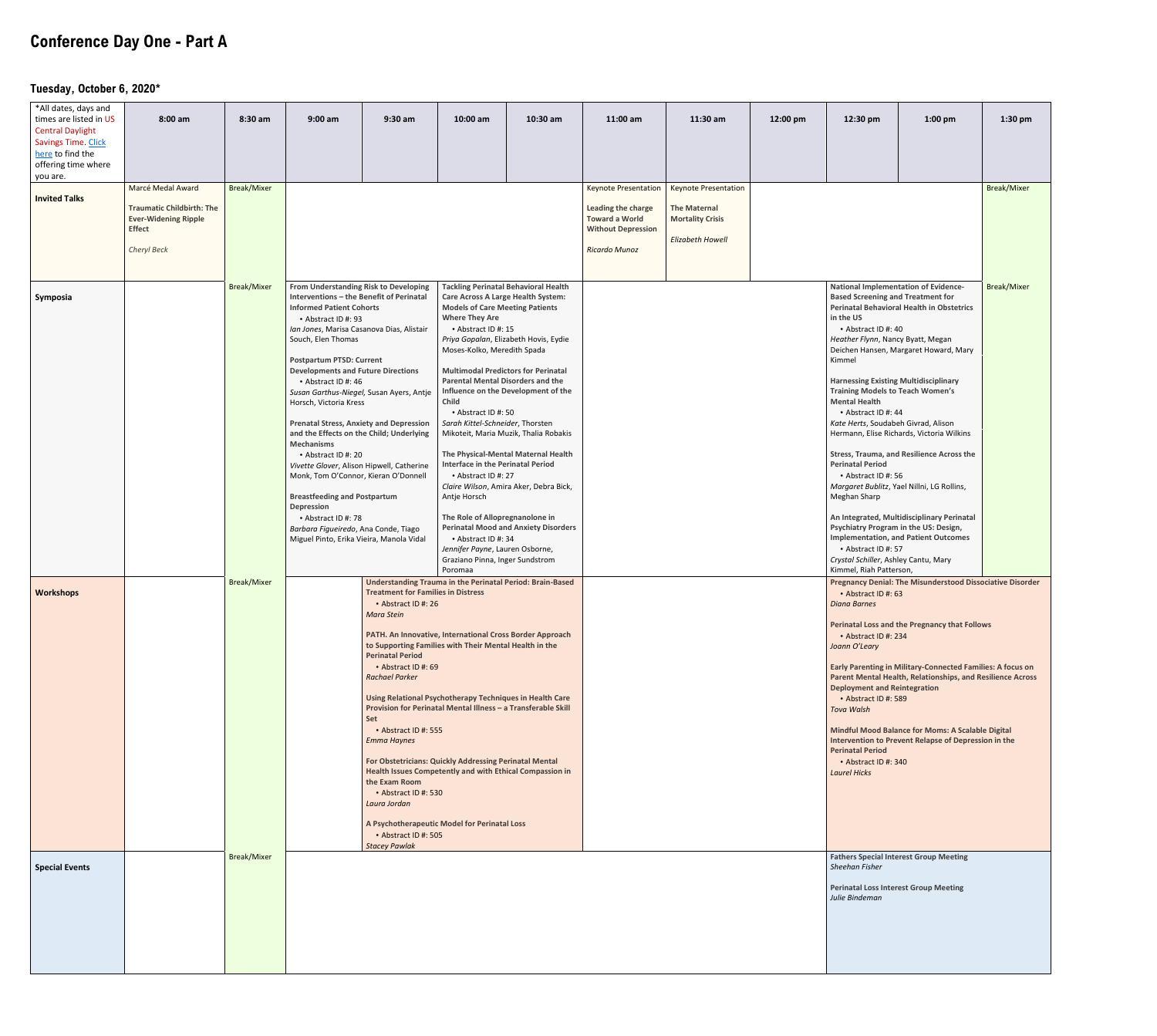# **Conference Day One - Part B**

Tuesday, October 6, 2020\*

| *All dates, days<br>and times are<br>listed in US<br><b>Central Daylight</b><br><b>Savings Time</b><br>Click here to find<br>the offering time<br>where you are. | 2:00 pm          | 2:30 pm                                                       | 3:00 pm                                                                                                                  | 3:30 pm | 4:00 pm | 4:30 pm            | 5:00 pm                                                                                                                                                           | 5:30 pm            | 6:00 pm                                                                                                                                                                                                                                                                                                                                                                                                                                                                                                                                                                                                                                                                                                                  | 6:30 pm | 7:00 pm | 7:30 pm                                                                                                                                                                                                                             | 8:00 pm |
|------------------------------------------------------------------------------------------------------------------------------------------------------------------|------------------|---------------------------------------------------------------|--------------------------------------------------------------------------------------------------------------------------|---------|---------|--------------------|-------------------------------------------------------------------------------------------------------------------------------------------------------------------|--------------------|--------------------------------------------------------------------------------------------------------------------------------------------------------------------------------------------------------------------------------------------------------------------------------------------------------------------------------------------------------------------------------------------------------------------------------------------------------------------------------------------------------------------------------------------------------------------------------------------------------------------------------------------------------------------------------------------------------------------------|---------|---------|-------------------------------------------------------------------------------------------------------------------------------------------------------------------------------------------------------------------------------------|---------|
| <b>Invited Talks</b>                                                                                                                                             |                  |                                                               |                                                                                                                          |         |         | Break/Mixer        | <b>Keynote Presentation</b><br><b>Psychological Treatment</b><br>of Perinatal Depression:<br><b>Opportunities and</b><br><b>Challenges</b><br><b>Pim Cuijpers</b> | Break/Mixer        |                                                                                                                                                                                                                                                                                                                                                                                                                                                                                                                                                                                                                                                                                                                          |         |         |                                                                                                                                                                                                                                     |         |
| Symposia                                                                                                                                                         |                  |                                                               |                                                                                                                          |         |         | <b>Break/Mixer</b> |                                                                                                                                                                   | <b>Break/Mixer</b> |                                                                                                                                                                                                                                                                                                                                                                                                                                                                                                                                                                                                                                                                                                                          |         |         | Developing Perinatal and Infant Mental Health<br>Services in South and South East Asia: Local<br><b>Evidence and Clinical Experiences</b><br>• Abstract ID #: 36<br>Jane Fisher, Harish Kalra, Satya Raj, Ashvini<br>Vengadavaradan |         |
| <b>Workshops</b>                                                                                                                                                 |                  |                                                               |                                                                                                                          |         |         | <b>Break/Mixer</b> |                                                                                                                                                                   | Break/Mixer        | Integration of IPT and EMDR in Treatment of Fathers Following Perinatal Loss<br>• Abstract ID #: 257<br><b>Elyse Springer</b><br><b>Psychological Trauma from Birth: Prevention and Clinical Strategies</b><br>• Abstract ID #: 467<br>Krysta Dancy<br>Federal & State Policies Supporting Maternal Mental Health: Case Studies<br>from California, Florida, Utah & New York<br>• Abstract ID #: 588<br>Joy Burkhard, Kelly Kay, Lauren DePaola, Brook Dorff, Sona Murdock<br>Paternal Mental Health: Factoring in the Father<br>• Abstract ID #: 76<br>Jane Honikman<br>Ten Years On: Translating Front Line Perinatal Mental Health Across the<br>World<br>• Abstract ID #: 177<br>Julie Borninkhof, Lena Yri Engelsen |         |         |                                                                                                                                                                                                                                     |         |
| <b>Special Events</b>                                                                                                                                            | <b>Forensics</b> | <b>Book Launch Presentation</b><br>Gina Wong & George Parnham | International Marcé Society for Perinatal Mental Health<br>Infanticide & Filicide: Foundations in Maternal Mental Health |         |         | <b>Break/Mixer</b> |                                                                                                                                                                   | <b>Break/Mixer</b> | <b>Poster Competition</b><br>Part 1                                                                                                                                                                                                                                                                                                                                                                                                                                                                                                                                                                                                                                                                                      |         |         |                                                                                                                                                                                                                                     |         |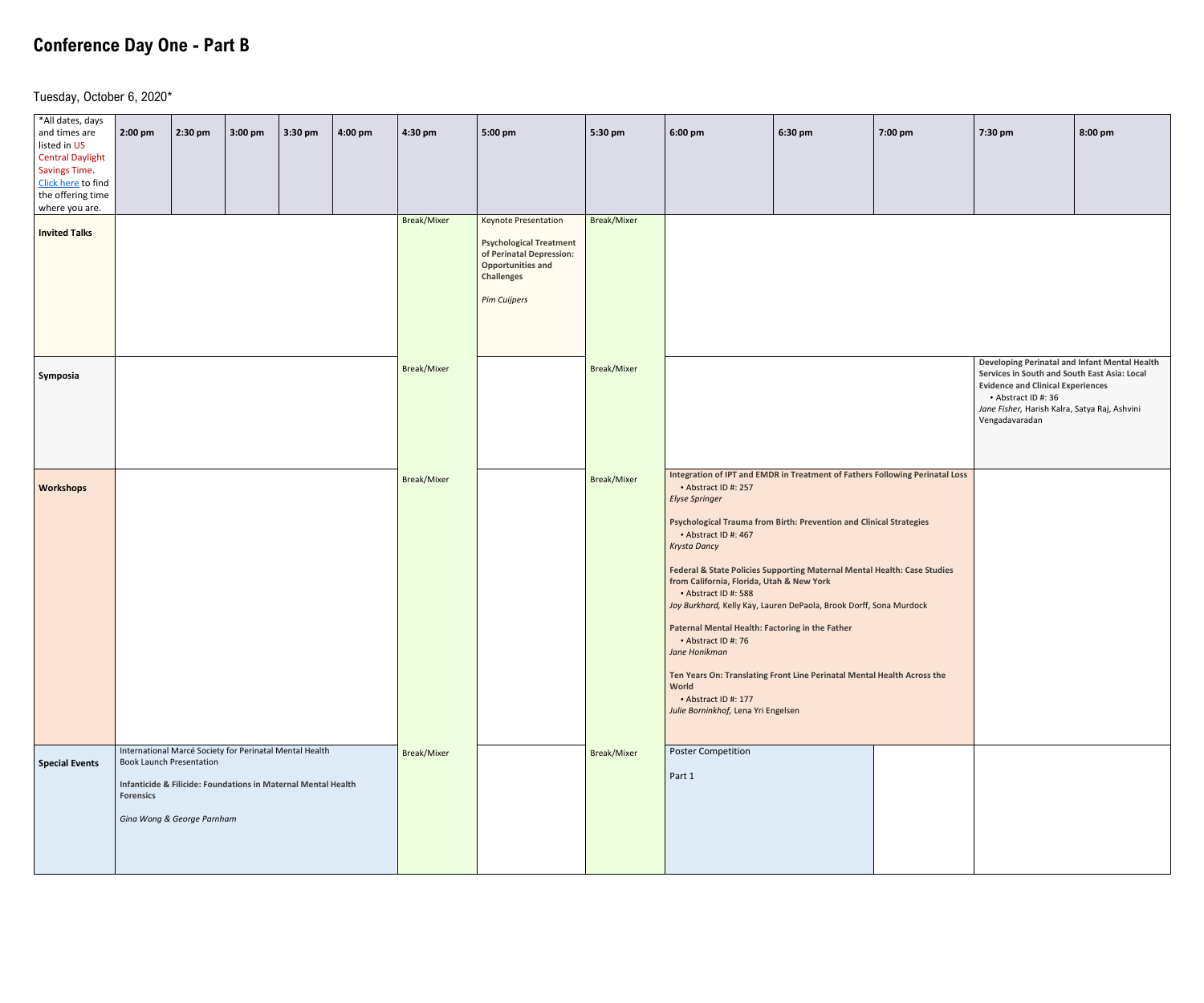# **Conference Day Two – Part A**

Wednesday, October 7, 2020\*

| *All dates, days and<br>times are listed in US<br><b>Central Daylight</b> | $8:00$ am                                                                                 | 8:30 am            | $9:00$ am                                                                                                                                                                                                                                                                         | $9:30$ am                                                                                                                                                                                                                                                                                                                                                                                                                         | 10:00 am                                                                                                                               | 10:30 am                                                                                                      | 11:00 am                                                                                                                                                              | 11:30 am $-$ 12:00 pm |
|---------------------------------------------------------------------------|-------------------------------------------------------------------------------------------|--------------------|-----------------------------------------------------------------------------------------------------------------------------------------------------------------------------------------------------------------------------------------------------------------------------------|-----------------------------------------------------------------------------------------------------------------------------------------------------------------------------------------------------------------------------------------------------------------------------------------------------------------------------------------------------------------------------------------------------------------------------------|----------------------------------------------------------------------------------------------------------------------------------------|---------------------------------------------------------------------------------------------------------------|-----------------------------------------------------------------------------------------------------------------------------------------------------------------------|-----------------------|
| Savings Time. Click<br>here to find the<br>offering time where            |                                                                                           |                    |                                                                                                                                                                                                                                                                                   |                                                                                                                                                                                                                                                                                                                                                                                                                                   |                                                                                                                                        |                                                                                                               |                                                                                                                                                                       |                       |
| you are.                                                                  | <b>Keynote Presentation</b>                                                               | <b>Break/Mixer</b> |                                                                                                                                                                                                                                                                                   |                                                                                                                                                                                                                                                                                                                                                                                                                                   |                                                                                                                                        |                                                                                                               | <b>Keynote Presentation</b>                                                                                                                                           | <b>Break/Mixer</b>    |
| <b>Invited Talks</b>                                                      | <b>Stress, Pregnancy, and</b><br><b>Women's Metabolic</b><br><b>Health</b><br>Elissa Epel |                    |                                                                                                                                                                                                                                                                                   |                                                                                                                                                                                                                                                                                                                                                                                                                                   |                                                                                                                                        |                                                                                                               | <b>Mindfulness and Action: The</b><br><b>Promise of Technology and</b><br><b>Peer Approaches in Promoting</b><br><b>Maternal Mental Health and</b><br><b>Wellness</b> |                       |
| Symposia                                                                  |                                                                                           | <b>Break/Mixer</b> | • Abstract ID #: 13                                                                                                                                                                                                                                                               | Pregnancy and Perinatal Mental Burden as Risk-<br><b>Investigating Perinatal Mental Health Across Diverse</b><br><b>Factors for Neonaticide and Filicide</b><br>Settings in the UK<br>• Abstract ID #: 17<br>Claudia Klier, Alessandra Bramante, Paula<br>Abigail Easter, Karyn Ayre, Louise Howard, Claire<br>Fernandez Arias, Ibone Olza<br>Wilson                                                                              |                                                                                                                                        |                                                                                                               |                                                                                                                                                                       | <b>Break/Mixer</b>    |
|                                                                           |                                                                                           |                    | <b>Interventions</b><br>• Abstract ID #: 22                                                                                                                                                                                                                                       | <b>Prenatal Stress, Anxiety and Depression in Low</b><br>Neurohormonal Contributors to Perinatal Mood and<br>Income Communities; Detection, Effects and<br><b>Anxiety Disorders</b><br>• Abstract ID #: 38<br>Mary Kimmel, Anna Bauer, Jerry Guintivano, Beatriz<br>Penalver Bernabe<br>Vivette Glover, Rita Amiel Castro, Kate Keenan,<br>Katie Sanfilippo, Kerrie Stevenson<br>What we learned? Results from a Multi-Site Pilot |                                                                                                                                        |                                                                                                               |                                                                                                                                                                       |                       |
|                                                                           |                                                                                           |                    | <b>Postpartum Psychosis: Lessons Learned and</b><br><b>Strategies to Improve Outcomes for Women</b><br>and Families<br>• Abstract ID #: 60<br>Sally Wilson, Hannah Bissett, Jess Heron, Ellie<br>Ware                                                                             |                                                                                                                                                                                                                                                                                                                                                                                                                                   | • Abstract ID #: 23<br>Sherry Weitzen<br><b>Perinatal Mental Health and Parenting: Across</b><br><b>Generations and Across Borders</b> | <b>Study of Pregnant Women with Opioid Use Disorder</b><br>Jessica Coker, Amanda Falli-Bennett, Marcela Smid, |                                                                                                                                                                       |                       |
|                                                                           |                                                                                           |                    | <b>Biological and Emotional Markers of Parents-</b><br><b>Infant Relationship</b><br>• Abstract ID #: 79<br>Barbara Figueiredo, Ana Camarneiro, Solange<br>Patricio, Ines Pinto, Fernanda Schier de Fraga                                                                         |                                                                                                                                                                                                                                                                                                                                                                                                                                   | • Abstract ID #: 35<br>Muzik                                                                                                           | Amritha Bhat, Prabha Chandra, Jane Fisher, Maria                                                              |                                                                                                                                                                       |                       |
|                                                                           |                                                                                           |                    | Postpartum Depression - from Maternal and<br>Paternal Risks to Effectiveness of a Multimodal<br><b>Treatment Program on Maternal Sensitivity and</b><br>Mother-hild-Attachment<br>• Abstract ID #: 51<br>Susan Garthus-Niegel, Christine Heinisch,<br>Marlene Karl, Susanne Simen |                                                                                                                                                                                                                                                                                                                                                                                                                                   |                                                                                                                                        |                                                                                                               |                                                                                                                                                                       |                       |
| <b>Workshops</b>                                                          |                                                                                           | <b>Break/Mixer</b> | Supporting Prospective Parents through Infertility and IVF Using<br><b>Relational Psychotherapy Techniques</b><br>• Abstract ID #: 556<br><b>Emma Haynes</b>                                                                                                                      |                                                                                                                                                                                                                                                                                                                                                                                                                                   |                                                                                                                                        |                                                                                                               |                                                                                                                                                                       | <b>Break/Mixer</b>    |
|                                                                           |                                                                                           |                    | Building an Integrated Maternal Mental Health Program: Screening,<br><b>Treatment and Lessons Learned</b><br>• Abstract ID #: 112<br><b>Gabrielle Mauren</b><br>Treatment of Women with Perinatal Mood and Anxiety Disorders Using a                                              |                                                                                                                                                                                                                                                                                                                                                                                                                                   |                                                                                                                                        |                                                                                                               |                                                                                                                                                                       |                       |
|                                                                           |                                                                                           |                    | <b>Maternal-Infant Mental Health Lens</b><br>• Abstract ID #: 174<br>Julianna Finelli<br>Women Who Remain Distressed After Induced Abortion: A New                                                                                                                                |                                                                                                                                                                                                                                                                                                                                                                                                                                   |                                                                                                                                        |                                                                                                               |                                                                                                                                                                       |                       |
|                                                                           |                                                                                           | <b>Break/Mixer</b> | <b>Underserved Population within Healthcare</b><br>• Abstract ID #: 430<br><b>Maureen Curley</b>                                                                                                                                                                                  |                                                                                                                                                                                                                                                                                                                                                                                                                                   |                                                                                                                                        |                                                                                                               |                                                                                                                                                                       | <b>Break/Mixer</b>    |
| <b>Special Events</b>                                                     |                                                                                           |                    | <b>Case Conference</b><br><b>Moderated by Jennifer Payne</b><br>A case of Brexanolone Injection for Severe Postpartum Depression in a                                                                                                                                             |                                                                                                                                                                                                                                                                                                                                                                                                                                   |                                                                                                                                        |                                                                                                               |                                                                                                                                                                       |                       |
|                                                                           |                                                                                           |                    | Patient with Obsessive-Compulsive Personality Traits<br>• Abstract ID #: 171<br>Katherine Taljan                                                                                                                                                                                  |                                                                                                                                                                                                                                                                                                                                                                                                                                   |                                                                                                                                        |                                                                                                               |                                                                                                                                                                       |                       |
|                                                                           |                                                                                           |                    | The Case of J: Post-Traumatic Stress Disorder in the Perinatal Period<br>• Abstract ID #: 181<br><b>Kristine Norris</b>                                                                                                                                                           |                                                                                                                                                                                                                                                                                                                                                                                                                                   |                                                                                                                                        |                                                                                                               |                                                                                                                                                                       |                       |
|                                                                           |                                                                                           |                    | The Application of Cognitive Processing Therapy for PTSD after<br><b>Postpartum Hemorrhage</b><br>• Abstract ID #: 297<br>Joy Moel                                                                                                                                                |                                                                                                                                                                                                                                                                                                                                                                                                                                   |                                                                                                                                        |                                                                                                               |                                                                                                                                                                       |                       |
|                                                                           |                                                                                           |                    | <b>Dissociative Amnesia in the Perinatal Period: A Tale of Losses</b><br>• Abstract ID #: 403<br>Ashlesha Bagadia                                                                                                                                                                 |                                                                                                                                                                                                                                                                                                                                                                                                                                   |                                                                                                                                        |                                                                                                               |                                                                                                                                                                       |                       |
|                                                                           |                                                                                           |                    | Psychosis During Fertility Treatment - Could Estrogen be the Cause?<br>• Abstract ID #: 516<br>Maya Sheffer<br>Dysphoric-Milk Ejection Reflex (D-MER) Recurrence in the Second                                                                                                    |                                                                                                                                                                                                                                                                                                                                                                                                                                   |                                                                                                                                        |                                                                                                               |                                                                                                                                                                       |                       |
|                                                                           |                                                                                           |                    | <b>Trimester of Pregnancy</b><br>• Abstract ID #: 563<br>Allyce Jones                                                                                                                                                                                                             |                                                                                                                                                                                                                                                                                                                                                                                                                                   |                                                                                                                                        |                                                                                                               |                                                                                                                                                                       |                       |
|                                                                           |                                                                                           |                    | Family Perception on Gender Preference: An Experience from Mother<br><b>Baby Ward at Tertiary Care Setting in India</b><br>• Abstract ID #: 601<br>Rupa Sanadi                                                                                                                    |                                                                                                                                                                                                                                                                                                                                                                                                                                   |                                                                                                                                        |                                                                                                               |                                                                                                                                                                       |                       |